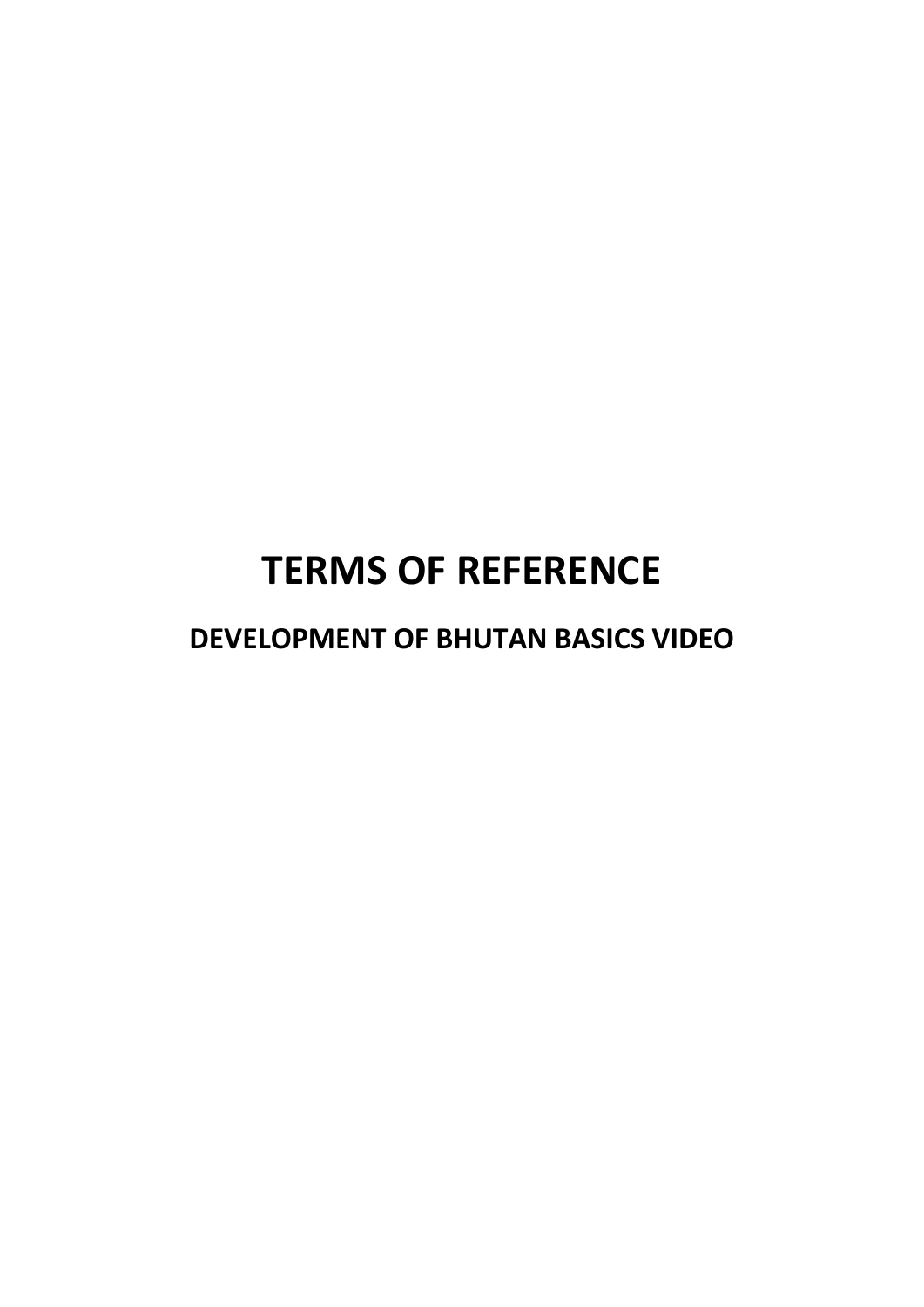# **Table of Contents**

| Sl. No | <b>Contents</b>             | <b>Page Number</b> |
|--------|-----------------------------|--------------------|
|        | Overview and Background     |                    |
| 2      | Purpose of this document    |                    |
| 3      | Scope of work               | $1 - 2$            |
| 4      | <b>Deliverables</b>         | 2                  |
|        | Selection Criteria          |                    |
| 6      | <b>Terms and Conditions</b> | $2 - 3$            |
|        | Proposal                    | $3 - 4$            |
| 8      | Undertaking                 | 4                  |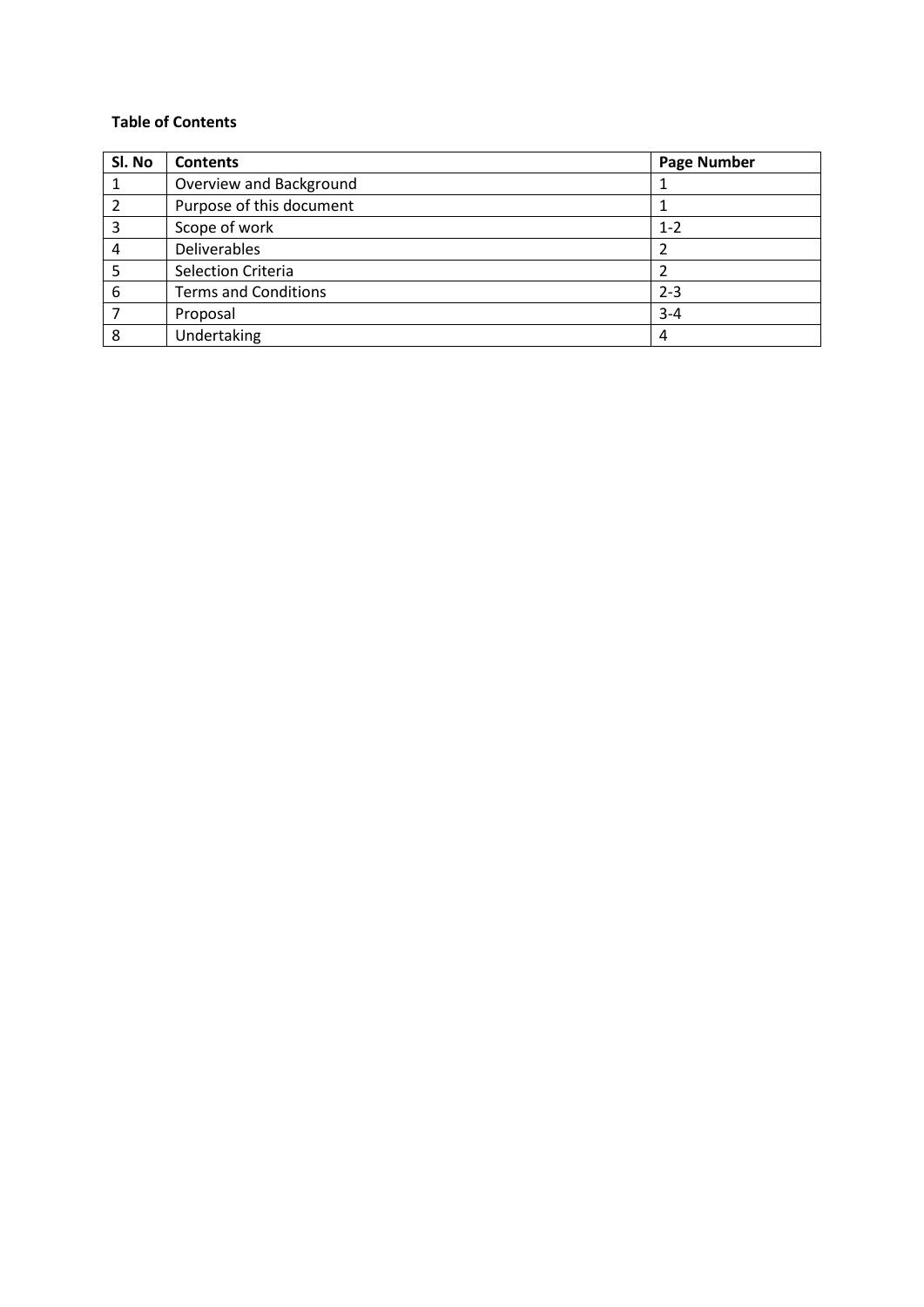#### **1. Overview and Background**

Tourism in Bhutan has grown over the years to become one of the major economic sectors in the country. The industry has contributed immensely to overall socio-economic development through generation of much needed hard currency for the royal exchequer, creating employment across various sectors, forging backward linkages for rural communities to earn additional income and boosting the general business environment. Tourism has also proven vital in promoting and preserving our unique culture and traditions, and in some cases, reviving age-old customs. The sector has elevated people to people contact and as a result, increased recognition of Bhutan as an independent, high-end and exclusive tourism destination in the world. To further promote Bhutan as a tourism destination to the world the Tourism Council of Bhutan is constantly adopting various online channels such as websites, social network sites and online video sites such as Youtube and Vimeo.

With increasing popularity of video contents over text based websites, it is believed that the online consumers are more likely to be interested in watching videos about a product or a destination rather than reading through text based contents. In this regard the Tourism Council of Bhutan is planning to develop Bhutan Basics Video of about 15-20 minutes long about Bhutan as a tourism destination. The video content will mainly include information about Bhutan, tourism policy, booking a trip to Bhutan, payment procedure, visa, getting to Bhutan, travelling in Bhutan, food, money, things to do and see in Bhutan and so on. The video must be attractive and engaging with a well known or popular person as a narrator cum actor and few other foreigners as actors. Apart from fulfilling the main intention of the video as specified above the video should also have creative shots and editing with animations if necessary to attract the attention of views. The video must be of high quality and compatible on various channels.

The Bhutan Basics video will be a complete guide for potential visitors to learn about Bhutan and visiting Bhutan. The video will be made available across the globe through various video sites such as Youtube, Vimeo, and it may also be broadcasted in TV channels.

In addition, during the field mission the developer shall also shoot attraction/activities-based tourism videos as agreed with TCB. These videos/clips will be submitted in raw format to TCB.

## **2. Purpose of This Document**

The purpose of this document is to specify the approach that the Tourism Council of Bhutan will use to select the video developing agency for developing Bhutan Basics Video. This document also describes the requirements that the video developing agencies has to fulfil in order to be selected.

## **3. Scope of Work**

The scope of work for selected agency in developing the video will including but not limited to following activities.

- Develop the Bhutan Basics video's overall Script and Storyboard
- Indentify and hire a well known/popular person as a narrator cum actor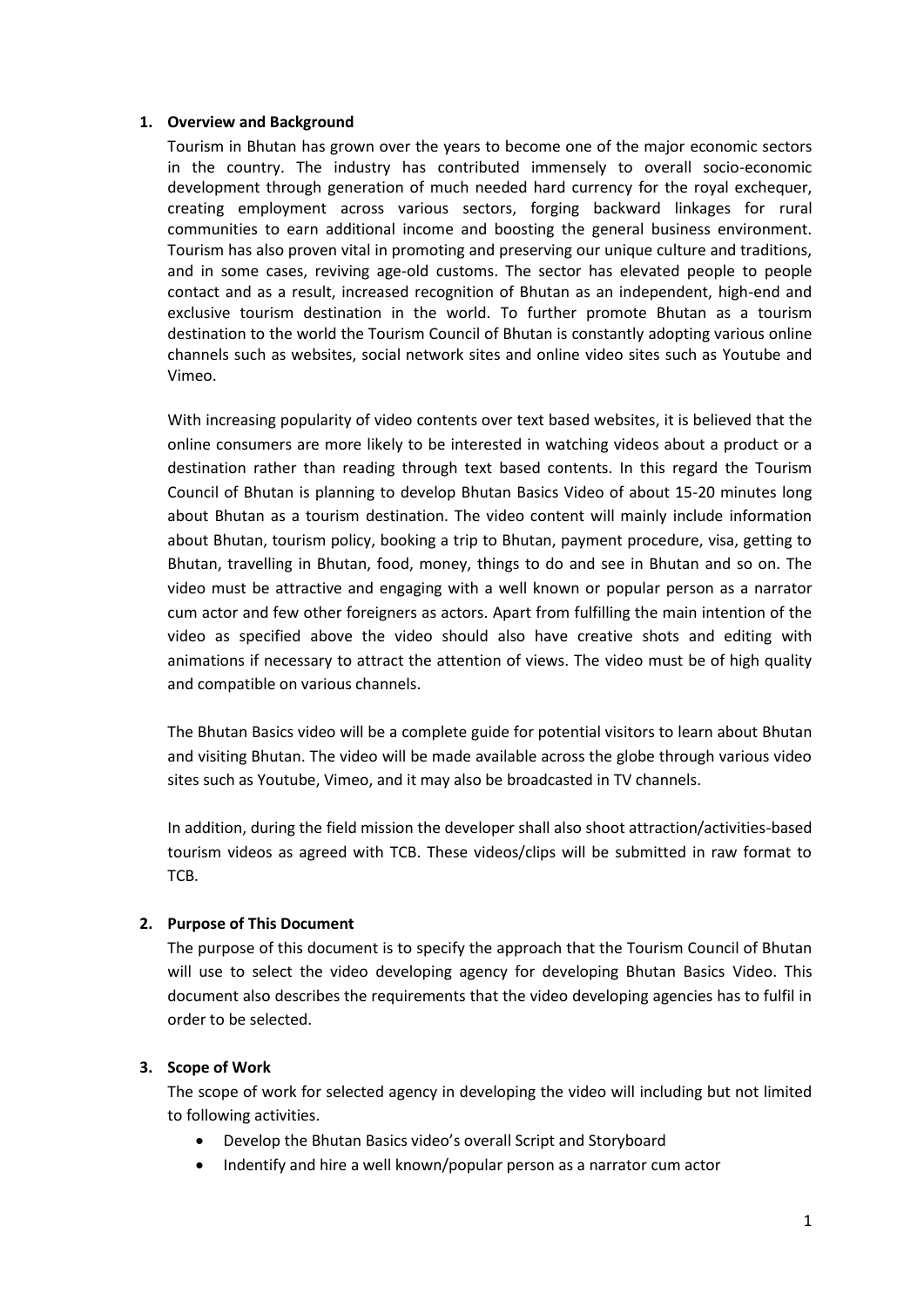- Perform appropriate video filming and shoot staged scenes using actors
- Present a draft video to TCB for comments as and when needed
- Compose appropriate music for the final Bhutan Basics video
- Edit and produce final video as per the terms and conditions
- Shoot additional short clips/footage of tourism activities/attractions with actors

# **4. Deliverables**

- Meet with TCB project team in TCB as and when required to collect information
- Submit a storyboard and script for the documentary to TCB for approval before filming
- Present draft documentary to TCB at the end of the field mission for incorporation of comments
- Produce final documentary in high quality in terms of story, music, resolution, colour corrections, sound, creative shots, editing and so on
- Produce various short clips about tourism activities/attractions with actors

## **5. Selection criteria**

| Sl. No       | <b>Criteria</b>                                                        | <b>Marks</b> |
|--------------|------------------------------------------------------------------------|--------------|
| 1            | <b>Company Profile</b>                                                 | 10           |
| 1.1          | Valid Company Trade License                                            |              |
| 1.2          | Valid Tax Clearance Certificate issued by RRCO                         |              |
| 1.3          | Full and accurate physical, postal, telephone and email address of the |              |
|              | company                                                                |              |
| 1.4          | Experience and expertise in the similar field                          |              |
| $\mathbf{2}$ | <b>Technical Functionality</b>                                         | 20           |
| 2.1          | Prior / present experience in similar field                            |              |
| 2.2          | List present clientele with names & date of business engagement        |              |
| 2.3          | List of appropriate equipments to carry out the project                |              |
| 3            | <b>Personnel</b>                                                       | 20           |
| 3.1          | CV of company CEO/Proprietor                                           |              |
| 3.2          | Profile and CV of all crew members including director, editor etc      |              |
| 4            | Methodology                                                            | 20           |
| 4.1          | Clear and interesting storyboard and script                            |              |
| 4.2          | Creative samples and presentations                                     |              |
| 5.           | <b>Financial</b>                                                       | 30           |
| 5.1          | Produce a sealed financial bid                                         |              |
|              | <b>TOTAL</b>                                                           | 100          |

**Note:** Companies failing to produce valid Trade license and valid Tax Clearance certificate during the tender opening or have not submitted with the tender documents will be rejected. The Company profile, Technical Functionality, Personnel and Methodology carries 70% weightage and the Financial evaluation carries 30% weightage.

## **6. Terms and Conditions**

 The rate quoted shall stand valid for 30 days from the date of opening the tender. The rate quoted shall be inclusive of taxes and duties.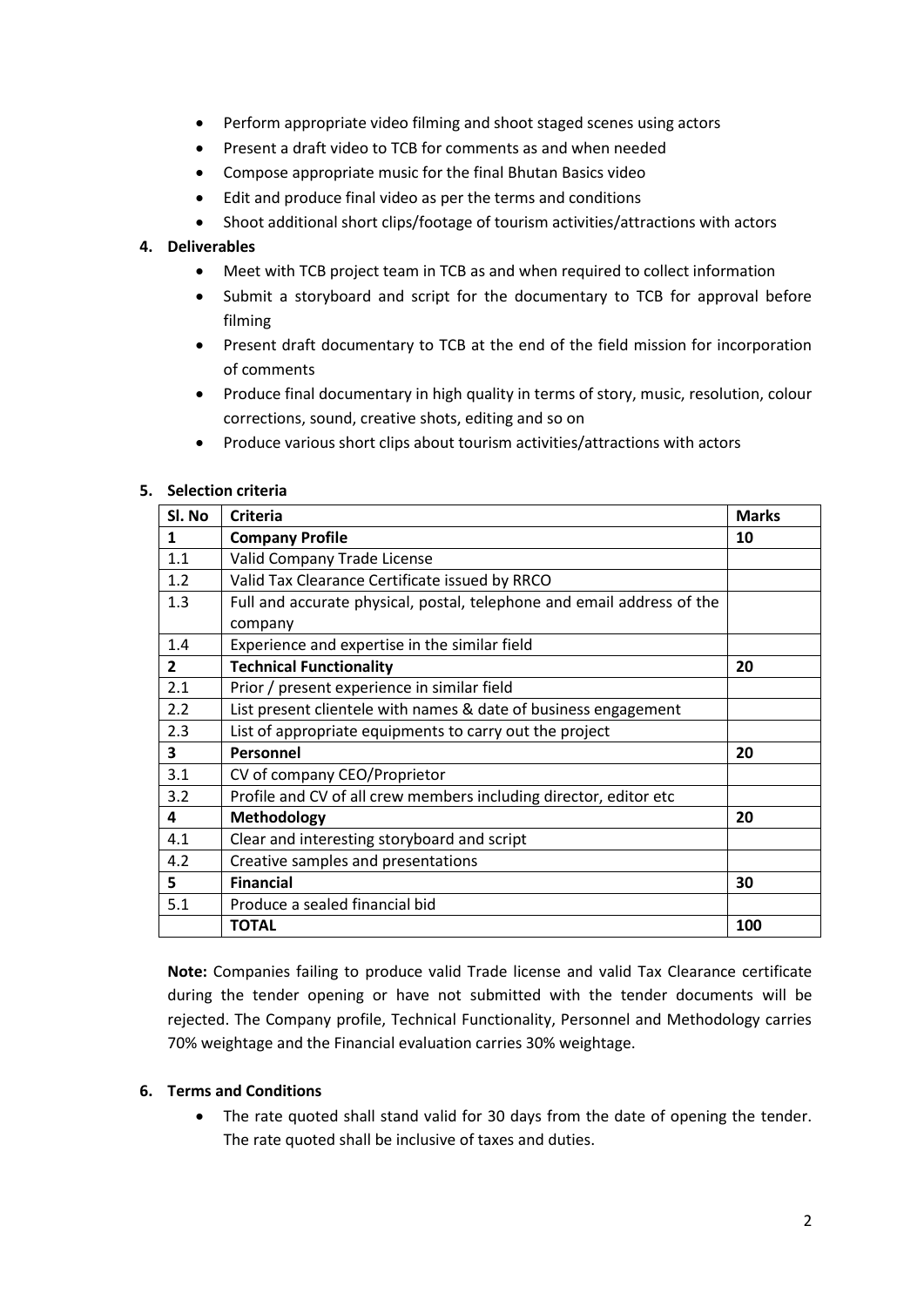- The purchaser shall not provide IDEC/BST exemptions certificate as per the government rules
- The selected developer must deliver the fully developed video within 2 months from the date of award of the work. In the event of failing to deliver on time, the bid shall be cancelled.
- The video must be of high resolution of at least 1080p with High Definition sound quality.
- The video must be playable on a computer and upload-able and playable on video sites such as Youtube and Vimeo.
- The video must include contents covering all aspects of Bhutan as a tourism destination and guidelines to visit Bhutan upon TCB's agreement on the content
- The selected developer must submit a script and storyboard for the video to TCB describing a clear flow of the video. And the script and storyboard must be approved by TCB.
- The selected developer may edit the video with their expertise but the video must be made interesting and suitable to promote Bhutan, provide guidelines about visiting Bhutan and things to do and see in Bhutan.
- The selected developer must ensure to show the work in progress to TCB and incorporate any changes as requested by TCB.
- The selected developer must incorporate all the changes required by TCB within the contract and in case of additional cost due to shooting expenses must be proposed with separate proposal to TCB and must be approved by TCB.
- The tender committee reserves the right to reject one or all bids. The decision of the tender committee shall be final and binding.
- The payment shall be made to the developer only upon full delivery of the video. No advance payment shall be made.?
- The completed video documentary shall be the property of the Tourism Council of Bhutan and the Tourism Council of Bhutan reserves full copyright of the final videos.
- In addition, as the work is being commissioned by TCB all raw footages shot during the project period shall be owned by TCB and the developer will not sale or share such without prior approval from TCB.
- The tender should be submitted addressed to Offtg. Head, Marketing and Promotions Division, Tourism Council of Bhutan, Thimphu latest by 21st May 2015 before 1:00 PM and shall be opened on the same day at 2:30 PM.

# **7. Proposal**

The Proposal should clearly detail all the required information against the selection criteria mentioned above.

The financial bid must be submitted in a sealed separate enveloped and it must include the full cost of producing the followings:

- o Production 15-20 Minutes Bhutan Basics Video
- o Production of Short clips on various tourism activities in Bhutan using actors